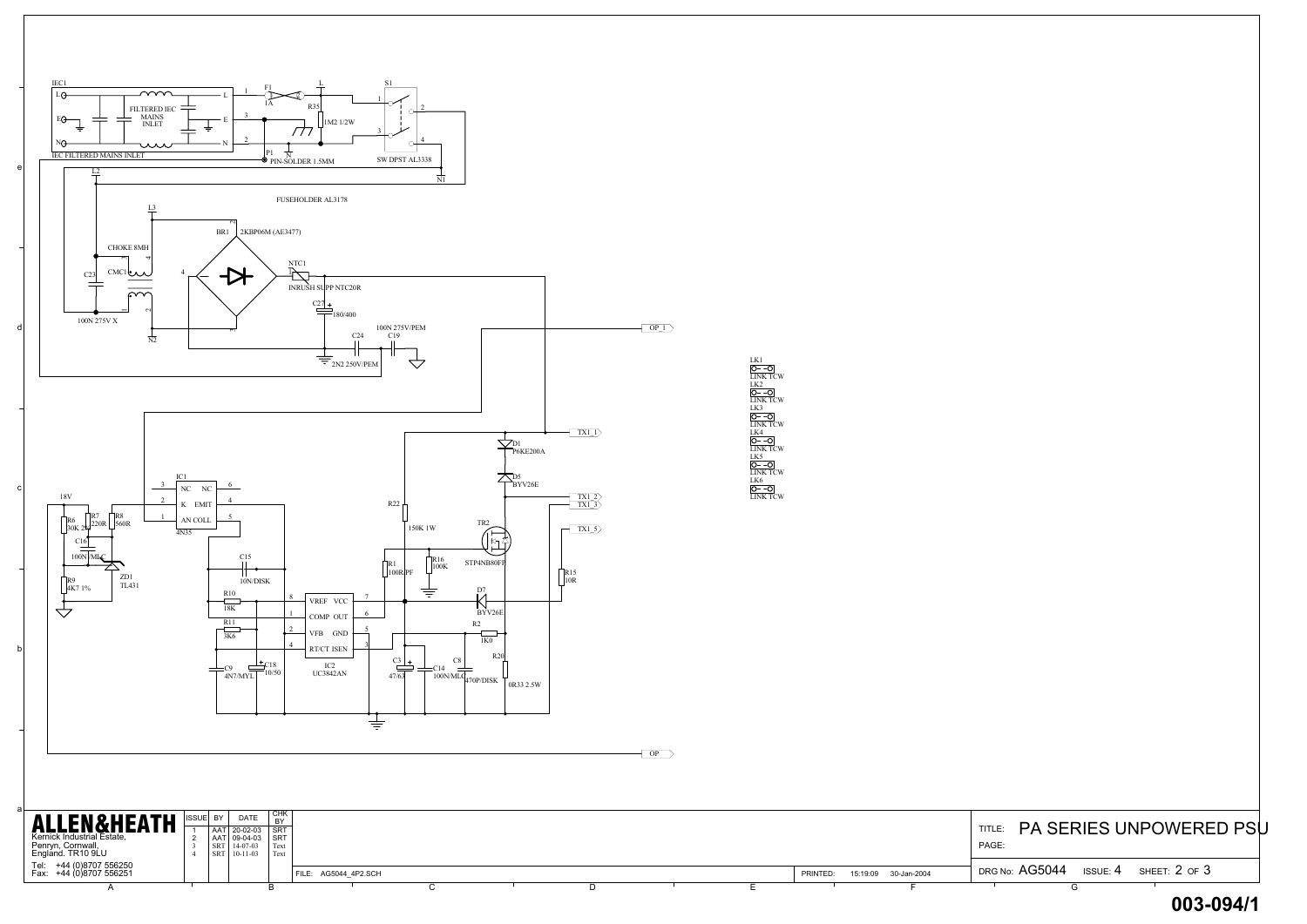



**<sup>003-094/2</sup>**